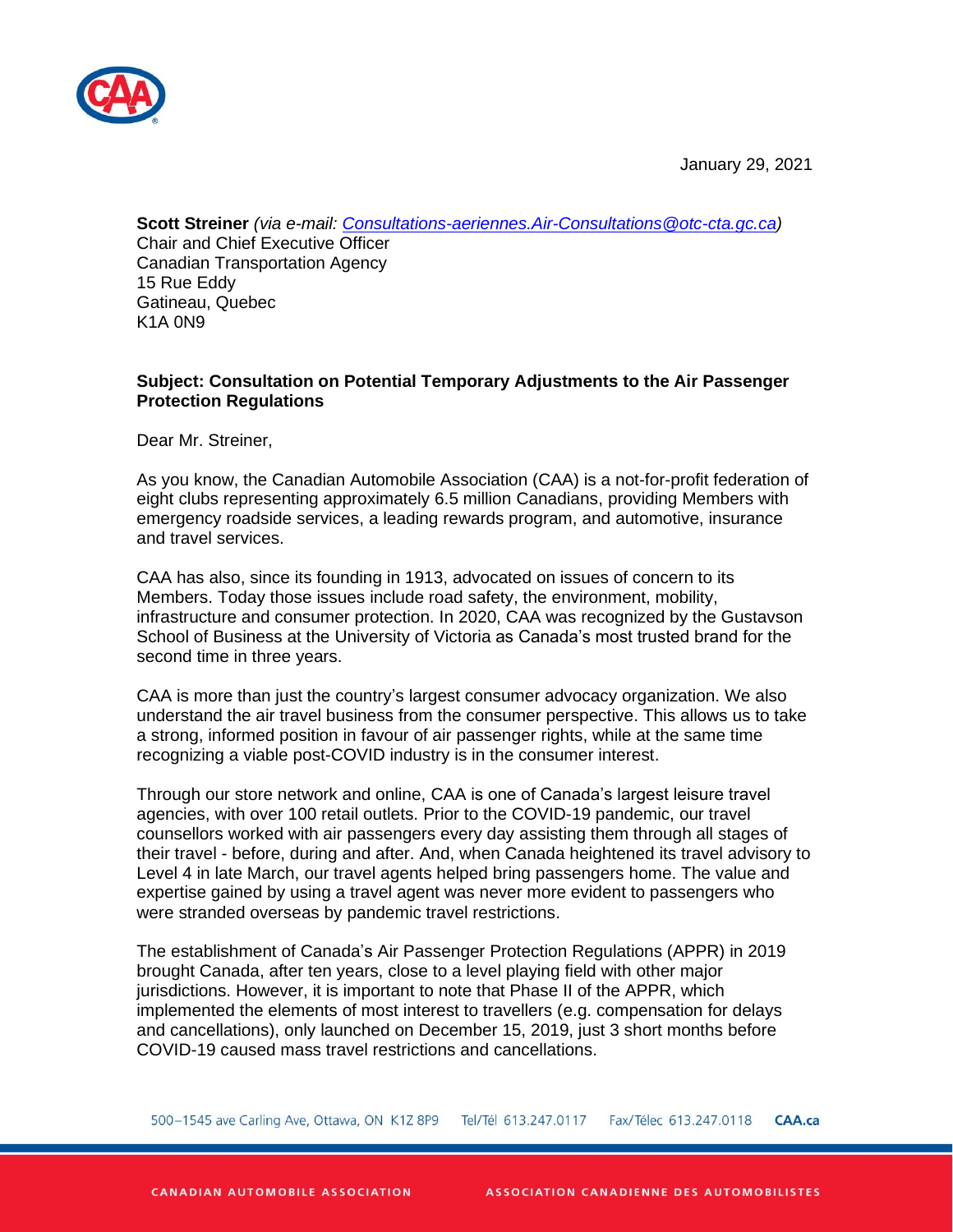

While the APPR is not perfect, it is also true that the regime has not been in place long enough to gauge whether it is truly working for passengers. On March 13, 2020 and again on March 25, 2020, the Canadian Transportation Agency (CTA) rendered two determinations that implemented what amounted to an APPR holiday for airlines. CAA was not consulted, nor to our knowledge were other stakeholders, on the original exemption provided by the CTA.

Notwithstanding the original determinations that provided a regulatory holiday to the carriers, CAA did appreciate the CTA's follow-up Determination No. [A-2020-122](https://otc-cta.gc.ca/eng/ruling/a-2020-122) where it was emphasized that, "The purpose of the temporary measures in Determination No. [A-](https://otc-cta.gc.ca/eng/ruling/a-2020-42)[2020-42](https://otc-cta.gc.ca/eng/ruling/a-2020-42) and Determination No. [A-2020-47](https://otc-cta.gc.ca/eng/ruling/a-2020-47) (the original determinations) was not to relieve financial pressures on carriers, but rather, to give them increased ability to deal with operational imperatives—particularly the need to repatriate Canadians from abroad—in the context of circumstances that changed suddenly, drastically, and repeatedly as the crisis unfolded *[emphasis added]*."

It was clear to knowledgeable industry observers, including CAA, that some latitude was required in the early days of the crisis. In the immediate chaos during March/April 2020, carriers were given extraordinary concessions, which expired June 30, 2020. Carriers have now had months of experience operating under a 'new normal'. Notably, the EU and US regimes remain in force, each of them tougher in some respects than the APPR, and carriers there are coping.

CAA would also like to take this opportunity to reiterate our position that the CTA Statement on Vouchers of March 25, 2020, even after the issuance one month later of an FAQ, caused major confusion in the marketplace, much to the detriment of consumers. The practical impact was that those carriers that had been offering credits stopped and suppliers stopped offering refunds, citing the CTA statement.

CAA is pleased to see the federal government's commitment to ensuring that consumers with COVID-19 related travel cancellations will be able to get refunds as part of any federal airline pandemic financial support package. We are further delighted to see that the CTA has been charged with closing the APPR loophole that currently leaves Canadians with no assurance they can access a refund for pandemic-related airline cancellations. But the fact remains that thousands of Canadians to this day have yet to receive a penny in refunds.

While we understand that air travel is not likely to return to pre-COVID times soon, carriers are still offering flights freely, regulations permit air travel and passengers who choose to travel are entitled to the consumer protections established under the APPR. All industries have had to adapt to operating under the 'new normal' and there must be differentiation between how a carrier operates its business during a pandemic (within control) versus a sudden pandemic travel restriction that influences a delay or cancellation (outside control). It is within the carrier's control to decide how many flights they plan to offer to a destination which may later lead to a business preference to consolidate flights. COVID-19 should not and is not a free pass on APPR. We see no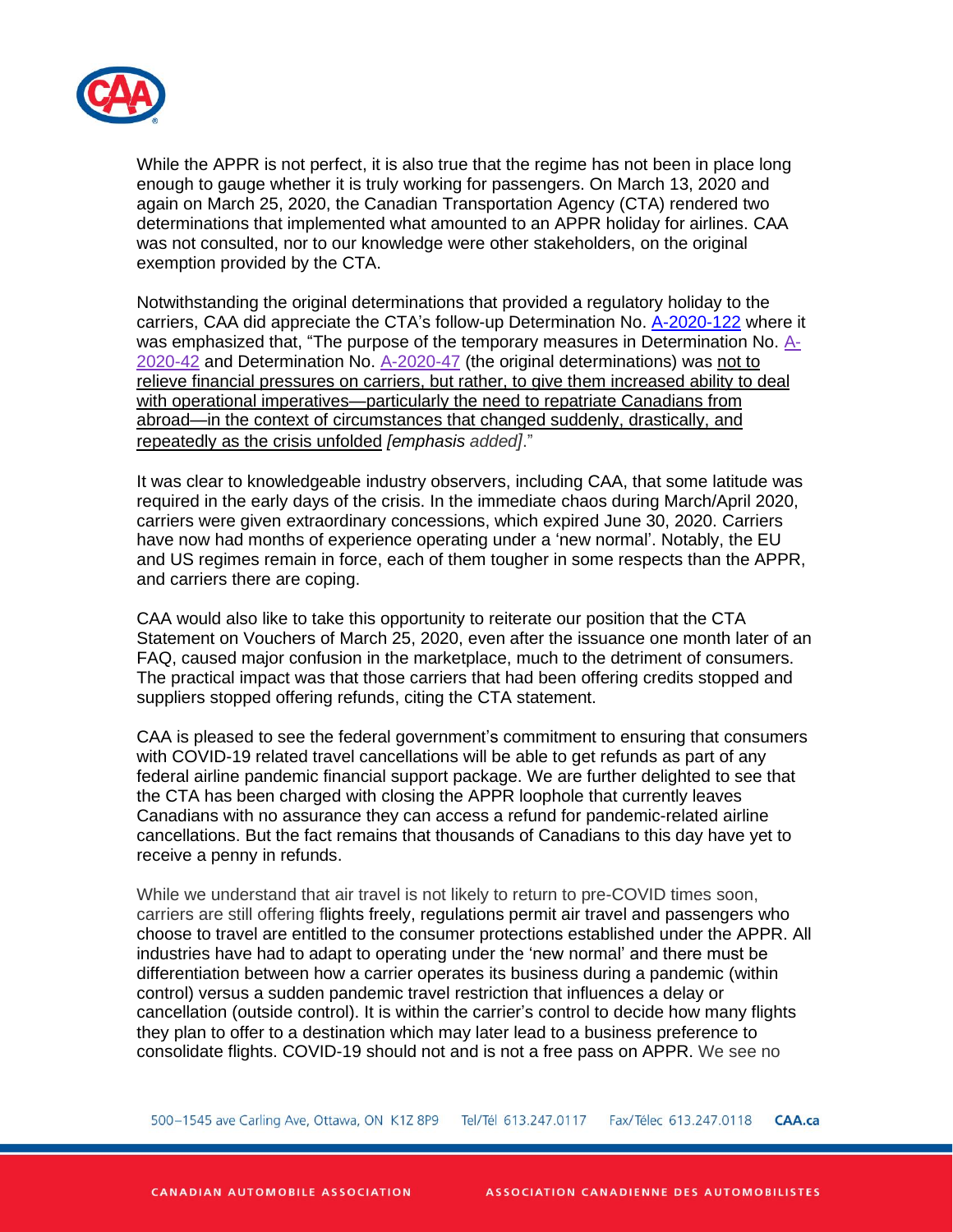

reason to give an indefinite regulatory holiday on consumer protections to carriers on matters that remain within their control and that were considered key to the regime just last year.

The APPR sets out protections for travellers to ensure they are given fair notice of itinerary changes, a minimum standard of treatment, and even compensation in limited circumstances. These measures are specifically designed to get all travellers, even those without airline frequent flyer status, to their destination with options that ensure the least delay possible.

In 2017, CAA opinion polling showed that, among those that had travelled in the previous two years by air, 94% believed that a national air passenger consumer protection code was needed. There is a reason why other regimes around the world established air traveller protections and despite great delay, Canada eventually followed suit.

Specifically, in reference to the Agency's consultation considering temporary adjustments to the APPR, the CAA respectfully submits the following:

- **1. Removing the requirement for air carriers, in certain circumstances, to rebook passengers on other air carriers with which they have a commercial agreement**
- **2. Removing the requirement for air carriers, in certain circumstances, to rebook passengers on other air carriers with which they have no commercial agreement**

CAA will address consultation questions 1 and 2 together as our point of view on this item draws no distinction between competing airlines with or without commercial agreements.

In reviewing the airline industry stakeholder requests published by the CTA, carriers have voiced concern that requiring them to rebook a passenger on a partner air carrier would not only hinder their recovery but could also be worse for consumers, citing the high number of cancellations and the risk that travellers could get stranded mid-trip.

From CAA's perspective, we do not agree with these views. Currently, Canadians are being asked only to travel for essential reasons and those choosing to travel by air should be afforded protections to ensure that if a ticket is sold to them, they can complete their journey. At this time, completing their journey is the **only** protection passengers have when the airline cancels their flight and labels the reason as, 'outside carrier control,' as it would be if directly caused by pandemic travel restrictions. We recognize that this is soon to change significantly with the direction the CTA has received from the Minister of Transport to close the refund loophole.

It is important to highlight that in this scenario, depending on the airline and class of ticket purchased, a passenger may not even be entitled to a refund. The only card they have to play in the game is to proceed with their travel. Making the case stronger is that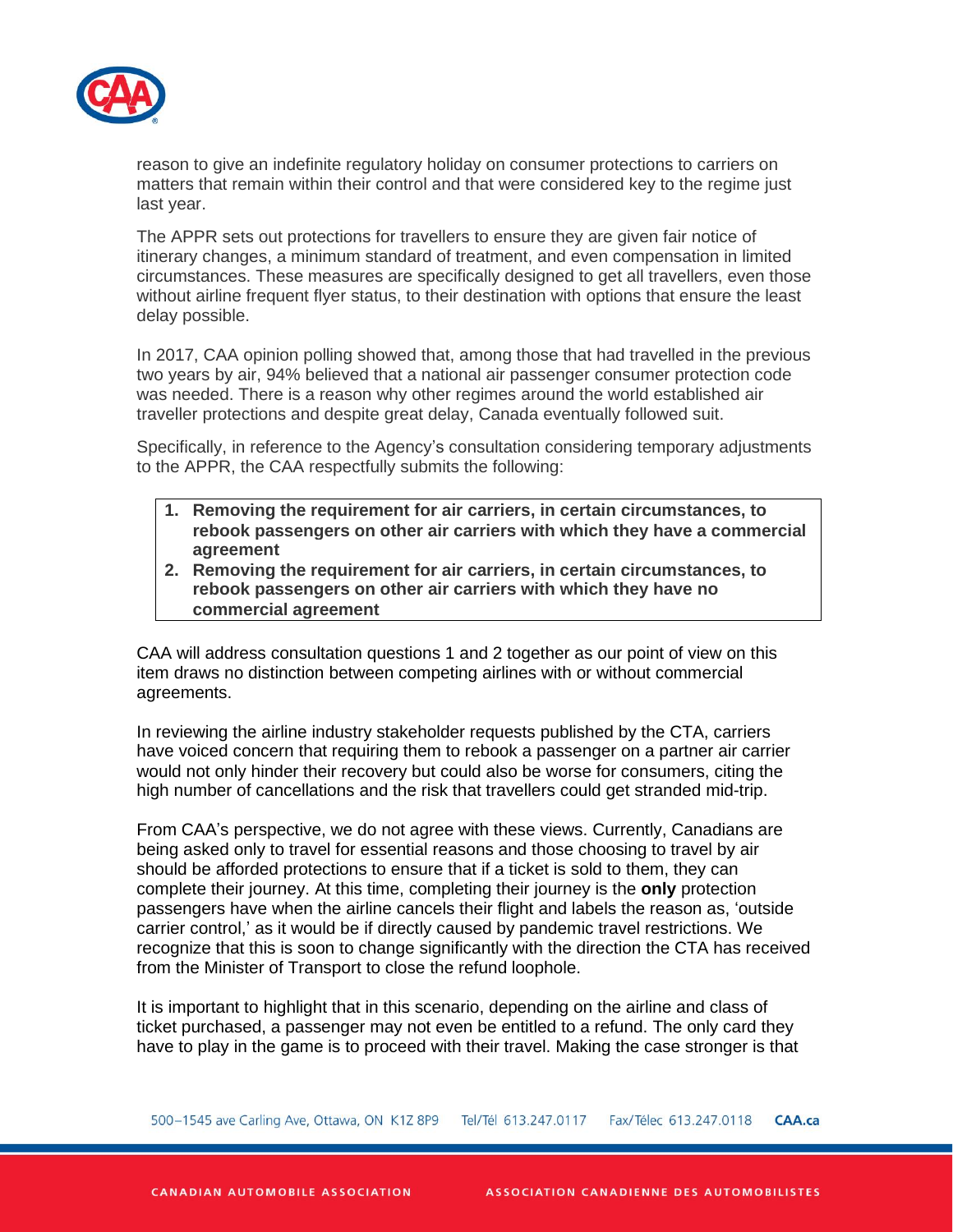

some airlines have cancelled service altogether to certain regions meaning that the only way forward is to access a competing airline.

It is clear to us that the enacted regulations were never designed to offer consumers a single protection in cases 'outside carrier control' that could be indefinitely delayed. For example, when a hurricane impacts a region, it may take days to clean up but shortly thereafter, flights resume. As the APPR was crafted, no one ever considered the consequence of a near global shutdown of air travel for an extended, indefinite period. In a December 21 statement, then federal Transport Minister Marc Garneau noted that the, pandemic highlighted a gap in Canada's protections for airline passengers, which weren't designed to cover such lengthy delays. We could not agree more and are pleased to see the CTA undertaking efforts to close this loophole quickly.

The CAA believes that airlines that sell tickets to destinations should be required to carry out their obligations under the APPR to assist passengers in completing their journey even if that requires using a competing airline, whether or not a commercial agreement exists.

Should the Agency decide otherwise and proceed with the easing of these obligations, there should be an absolute requirement that airlines offer every passenger a full refund in the form of payment used to purchase the ticket, including any additional charges levied (checked bag, advanced seating, etc.). This alternative, at the very least, preserves the opportunity for the passenger to use their reclaimed funds to purchase their own ticket – if possible – on a competing airline to complete their itinerary and get to or return from their destination.

- **3. Only requiring that air carriers pay compensation for inconvenience under the APPR if:**
	- **a) they tell passengers of a flight disruption less than 72 hours in advance (instead of 14 days);**

While it is true airlines may be at the mercy of government orders in some circumstances, offering little predictability or ability to anticipate disruptions, we do not agree with reducing the 14-day advance notice requirement to avoid owing compensation to passengers when an airline cancels or significantly delays a flight.

Our rationale lies in the fact that, currently, many cancellations and flight disruptions are already potentially 'outside carrier control' if directly attributable to sudden COVID-19 restrictions, including the unfettered knock-on effects, meaning that no compensation is due. For this reason, this request does not appear to strike the right balance. It appears to provide limited additional aid for airlines, given the available data, while significantly curtailing passenger rights.

Using the carrier provided data in Annex A, we see that only 1% of all cancellations in July (795 / 65,329), August (742 / 64,303) and September 2020 (686 / 59,524) occurred within the 3-14 day window, illustrating the limited number of cases this exemption may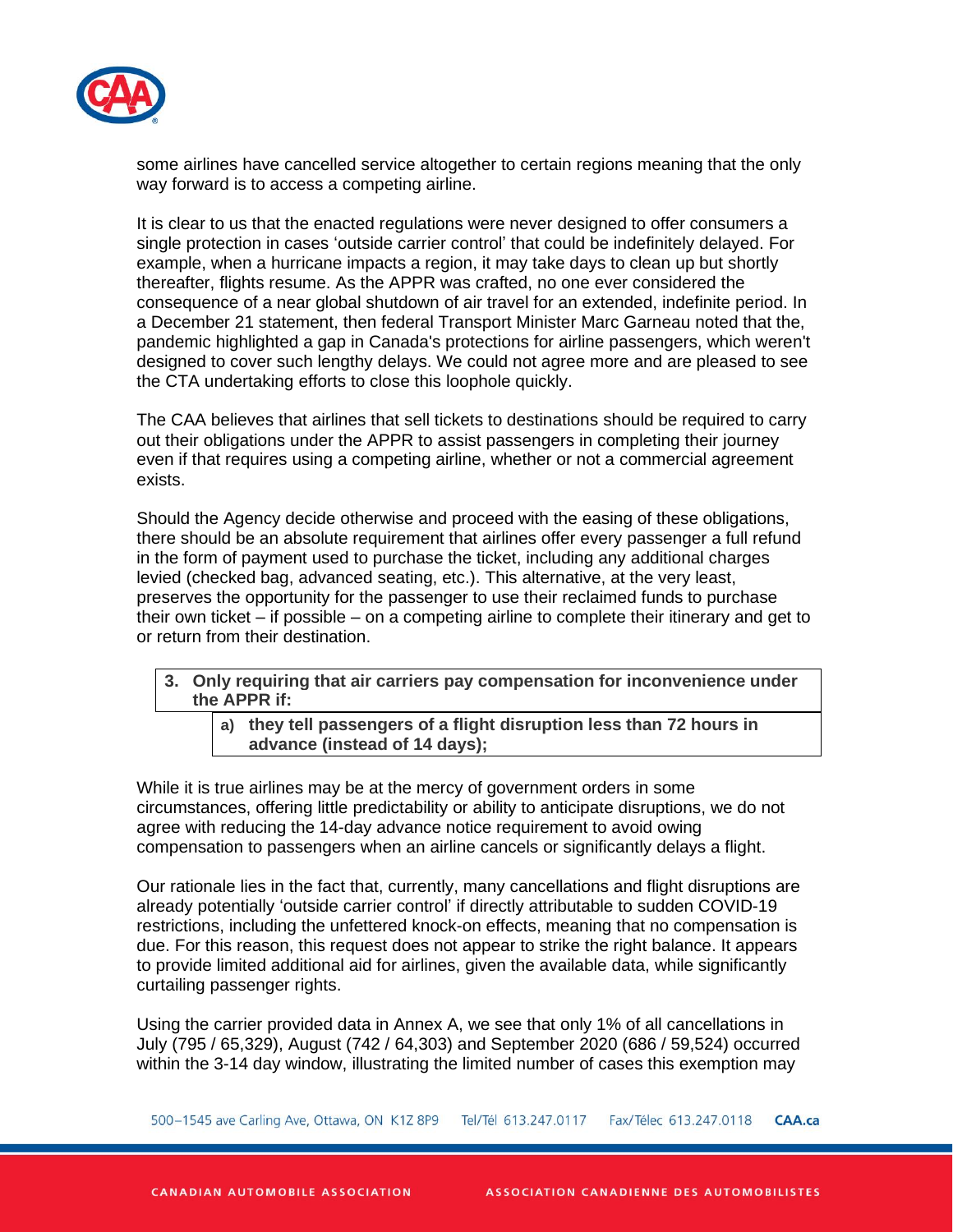

address. We also acknowledge that the data in Annex A illustrates that many more travellers are cancelling in the 3-14 day window before their flight, leading to more volatility. However, we again point to the protections already afforded airlines for situations 'outside carrier control' when the issue is directly attributable to an unanticipated COVID-19 restriction.

Air industry stakeholders have submitted that it is unlikely that flight disruptions resulting from the effects of the pandemic would be considered within the control of air carriers (thus, triggering the obligation to pay compensation), yet they still wish greater certainty and flexibility. CAA has illustrated how few passengers are likely to be owed compensation in the first place and has also outlined that only a tiny number of flights from the total number of cancellations are within the 3-14 day window. The onus should be on the carrier to establish a directly attributable link to a travel disruption related to unanticipated pandemic-related travel restrictions rather than shelve consumer protections because it provides greater certainty to carriers. Respectfully, this appears to be a solution seeking a problem.

From a consumer perspective, this request eliminates airline accountability and potential compensation within the 3-14 day window, even in cases where the carrier made a business decision that was fully within its control. As limited as these cases may be today, passengers should retain the right to have their case reviewed by the CTA. Travel will begin to bounce back in the months ahead and consumer trust and certainty, gained from the APPR, is paramount to getting passengers back in airline seats.

Canadians who are booking flights for essential reasons today have less chance of finding themselves in a situation where compensation is owed and a far greater chance of ending up in a situation where their flight is cancelled, they cannot access a competing airline and can't access a refund. Travellers deserve some level of certainty so that they can avoid consequential costs. While travellers may appreciate having 5 flights a day marketed to them – a business decision within carrier control – when those 5 flights get consolidated due to low demand on short notice, there are real impacts to the passenger. In these cases, some passengers would likely opt for fewer initial flight options and more certainty.

Lastly, building back consumer trust and certainty in airline scheduling and the ability to access refunds for all ticket classes and from all airlines will help Canadians feel more confident returning to air travel in the months ahead. Our understanding is also that, in the EU, compensation is due if a passenger didn't get 14 days' notice unless the carrier can prove that the cancellation is caused by extraordinary [circumstances](https://europa.eu/youreurope/citizens/travel/passenger-rights/air/index_en.htm#ex-circumstances-cancellation-1) which could not have been avoided even if all reasonable measures had been taken. The airline has to prove this fact with supporting evidence rather than being given a free pass as contemplated here. The EU position is an example of a pro-consumer regime, which we would submit was the intention of Canada's Parliament as well. Under the CTA, the APPR is in danger of turning more and more into a document that is heavily weighted towards carrier interests.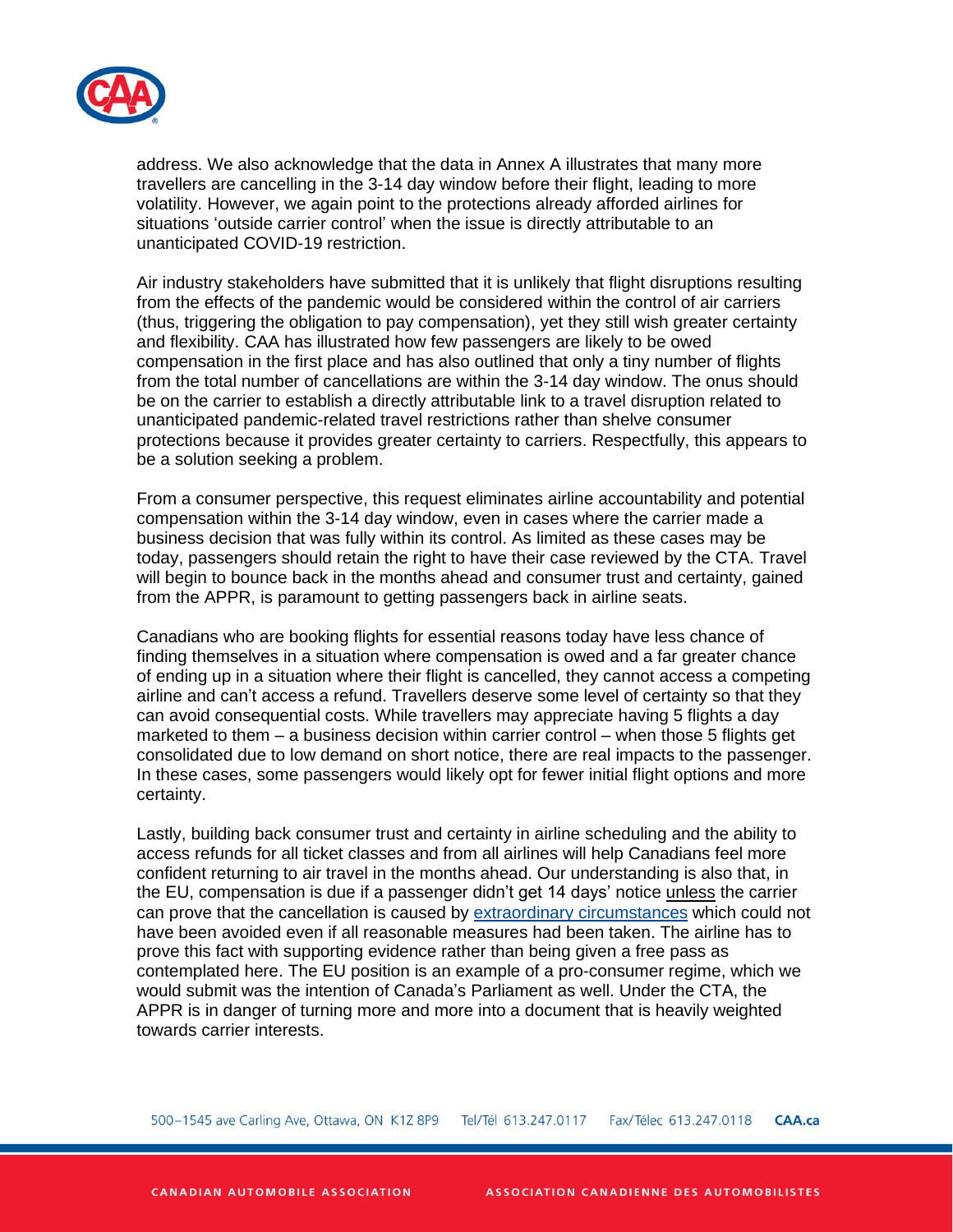

## **3. Only requiring that air carriers pay compensation for inconvenience under the APPR if:**

## b) **What if the passenger experiences a delay of more than 6 hours (instead of 3 hours)?**

As stated in 3 (a), we understand that managing airline networks and connections is a challenging logistical feat under current circumstances. However, we believe that it is unnecessary to adjust this regulation due to the pandemic because, in fact, this request is, to an overwhelming degree, addressing scenarios unrelated to the pandemic, within full control of airlines. As with the EU model noted in 3 (a), carriers should be required to demonstrate the case in question was directly attributable to the pandemic (i.e. outside carrier control) rather than get an upfront free pass.

In cases where cancellations and flight disruptions are directly attributable to unanticipated COVID-19 restrictions, no compensation would be due in any event. As with the EU model noted in 3 (a), carriers should be forced to prove with supporting facts that the case in question was directly attributable to a sudden pandemic restriction (i.e. outside carrier control).

For these reasons, this request also does not strike the right balance given that it provides limited aid for airlines while significantly curtailing passenger rights in travel scenarios not directly attributable to the pandemic. We do not support this measure.

If the Agency intends to entertain this request further, it should consider first having airlines submit the total dollar value of compensation they have paid out under the APPR since March 2020. This would at least help to quantify the significance of the issue being addressed by this request.

## **4. Giving air carriers until March 31, 2021 to respond to requests for compensation for inconvenience filed between July 1, 2020 and September 29, 2020 (extending the temporary adjustment made in [Determination](https://otc-cta.gc.ca/eng/ruling/a-2020-122) [A-](https://otc-cta.gc.ca/eng/ruling/a-2020-122)[2020-122\)](https://otc-cta.gc.ca/eng/ruling/a-2020-122).**

In Determination No. A-2020-122, the CTA accepted an earlier request by airlines to exempt them from responding to passenger requests for compensation within 30 days. The exemption provided carriers more time as requested, concluding that for compensation requests filed between July 1 and September 29, airlines would have until October 28, 2020 to respond. It is somewhat bizarre that stakeholders are being asked nearly three months after that deadline to extend it. Have airlines not been meeting their obligations since October 28?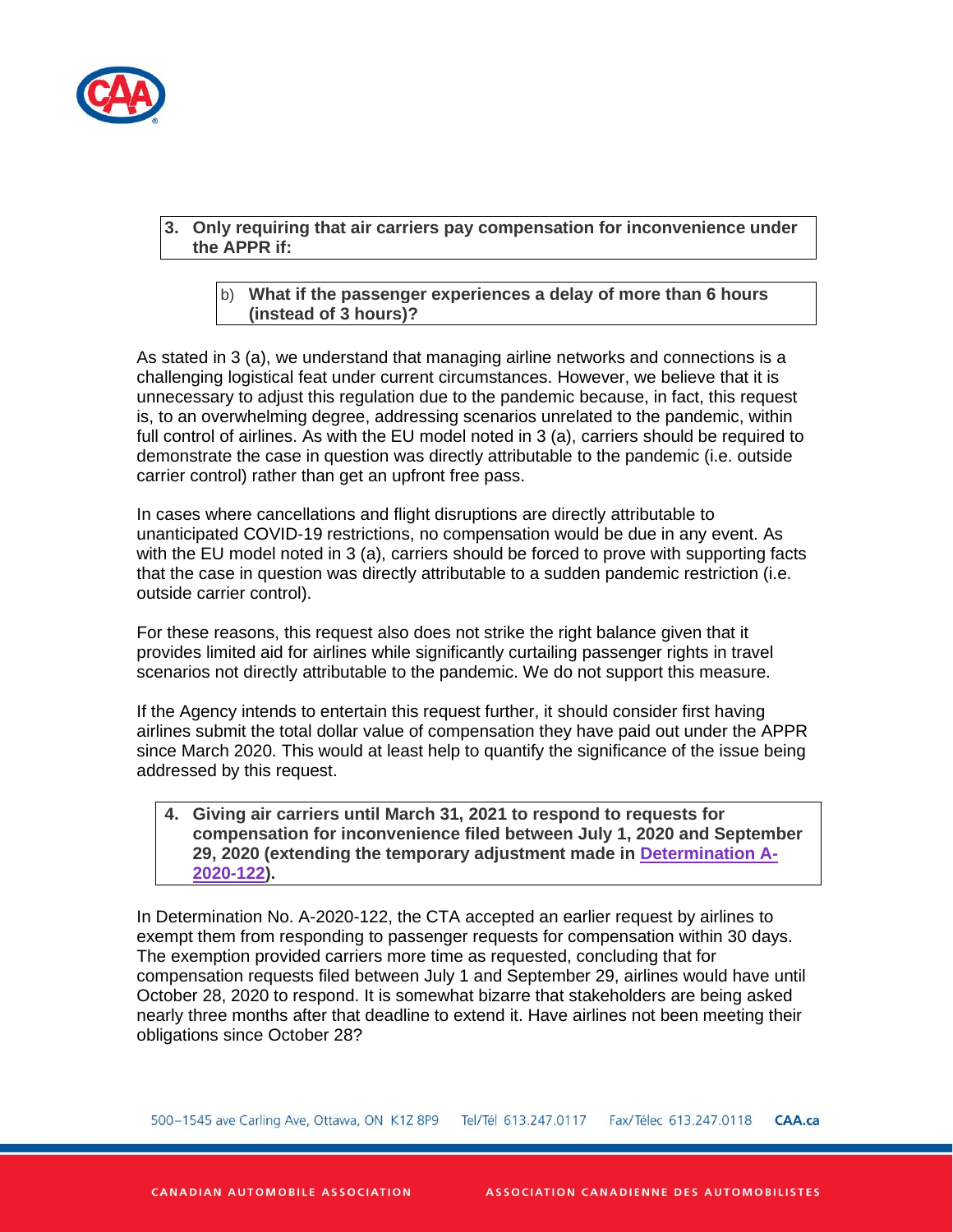

When the APPR was announced, the 30-day response window for airlines was seen as a win for consumers, many of whom thought airlines would not respond quickly to APPR complaints. Canadians waited long enough to see a Canadian regime enacted and the Agency has already offered extraordinary concessions to airlines in this regard. There are now consumers who may be owed compensation from as far back as 9 months ago if this request is accepted.

While we recognize that airline resources have been impacted financially, the passengers protected under the APPR, if owed compensation, should not be providing what is essentially an interest-free loan to airlines. Carriers should be required to show their potential liability would be material to their finances before any consideration is given on this point.

We oppose further delays to carriers addressing APPR compensation claims. There should be no further extensions granted.

# **5. How long any temporary adjustments to the APPR should be in place, if the CTA decides that any should be made.**

As noted in our submission above, CAA does not believe that further regulatory holidays should be considered.

If the Agency chooses to permit any exemptions, it should consider the role the APPR plays in safeguarding passengers and building back consumer trust and confidence in our air travel sector, and the public reaction to any further weakening of protections at a time when a strong sector requires public confidence.

#### **Conclusion**

We are in the middle of an unprecedented crisis for everyone, including air carriers, but as things stand now many consumers are getting sideswiped in the process. Canada's treatment of affected air passengers does not compare favorably with the US or the EU, both of which have demonstrated understanding of the industry's position but not backed away from supporting their citizens either.

Recognizing that the Minister of Transport has directed the CTA to close the loophole that allows carriers to not refund passengers in pandemic situations to strengthen the APPR, it seems inconsistent that this consultation considers weakening existing consumer protections.

We see very little in the proposed changes above that would materially improve carrier prospects, while in each and every case they would significantly weaken consumer protections. Parliament clearly intended a strengthening of consumer protections by amending legislation to direct the CTA to create regulations. We urge the CTA to keep